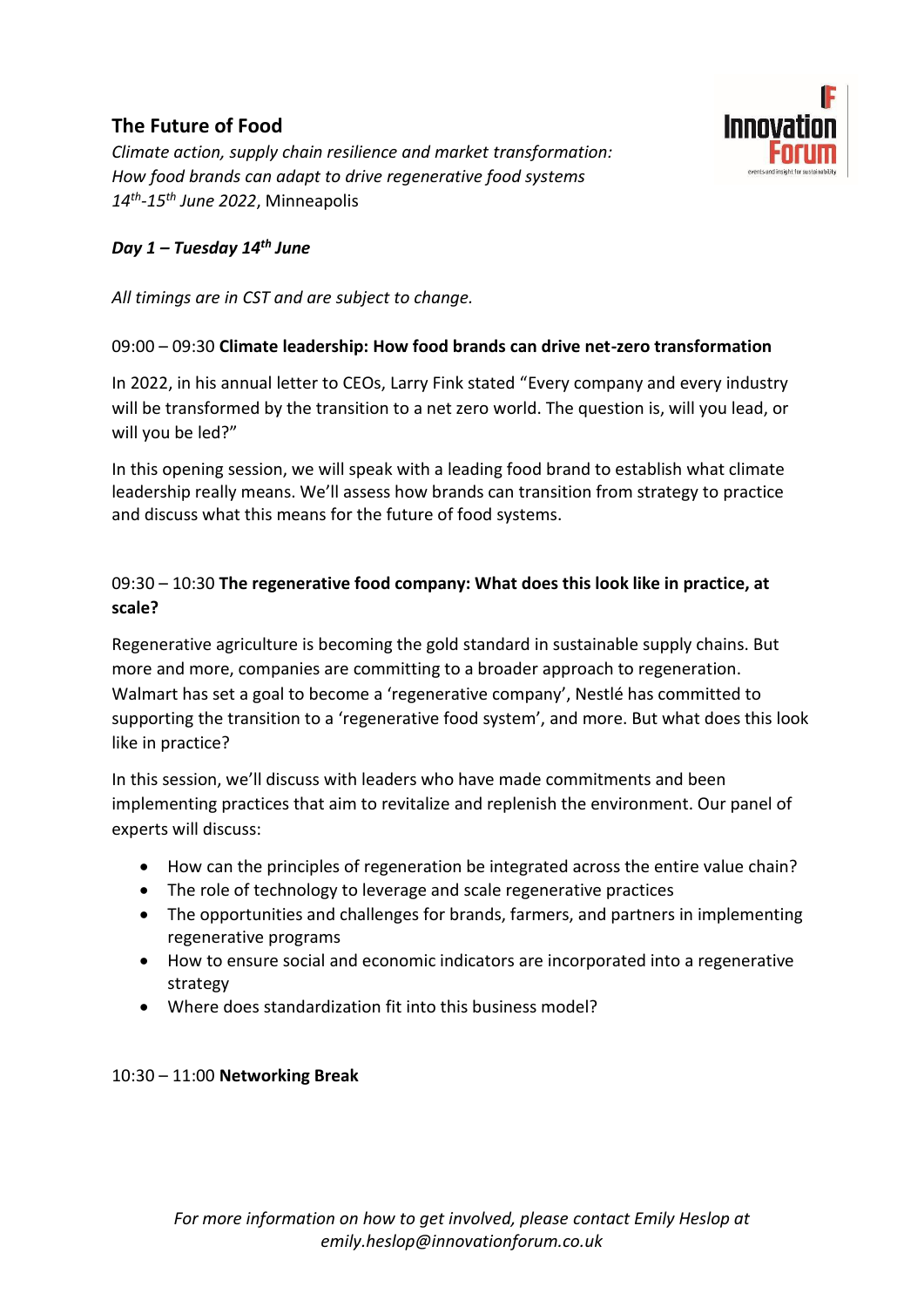## 11:00 – 12:00 **Rethinking procurement: How must sourcing practices adapt to deliver climate targets, supply chain resilience, and market transformation?**

Over 10% of global GHG emissions come from agriculture. To align company practices with 1.5 degrees, many of the world's largest food companies have made commitments to Net Zero and set Science-Based Targets. To achieve these targets, corporate procurement practices are firmly in the spotlight.

In this session, we will talk to procurement experts who have been reconsidering sourcing practices. We'll assess how climate targets will fundamentally impact the way food brands engage with supply chain partners and how to support these partners in sustainable transformation. Our panel of experts will debate:

- How must procurement processes adapt for companies to reach climate targets?
- How brands can work with suppliers to establish Science-Based Targets throughout supply chains
- The frameworks and mechanisms that enable brands to support suppliers and hold them to account on climate targets
- How evolved procurement processes can drive resilience within supply chains and operations

# 12:00 – 13:00 **Lunch Break**

## 13:00 – 15:00 **Breakout Sessions**

|                    | Regenerative food systems                                                                                    | Climate adaption and<br>mitigation                                                                                        | Farming and land-use                                                                                                                    |
|--------------------|--------------------------------------------------------------------------------------------------------------|---------------------------------------------------------------------------------------------------------------------------|-----------------------------------------------------------------------------------------------------------------------------------------|
| $13.00 -$<br>14.00 | The business case behind<br>regenerative: How to<br>convince suppliers and<br>farmers to join the journey    | Decarbonizing<br>agriculture: What<br>innovations are being<br>used to reduce farming<br>emissions?                       | Enhanced crop<br>performance: How to<br>reduce inputs, costs, and<br>waste through on-farm<br>technologies and precision<br>agriculture |
| $14.00 -$<br>15.00 | Renewed commitments on<br>forests: What does 'forest<br>positive' look like in practice<br>for a food brand? | What lies beneath? How<br>to measure and verify the<br>carbon benefits of<br>improved soil health and<br>crop protection? | Biodiversity on the ground:<br>What are realistic KPIs on<br>biodiversity protection and<br>enhancement?                                |

15:00 – 15:30 **Networking Break**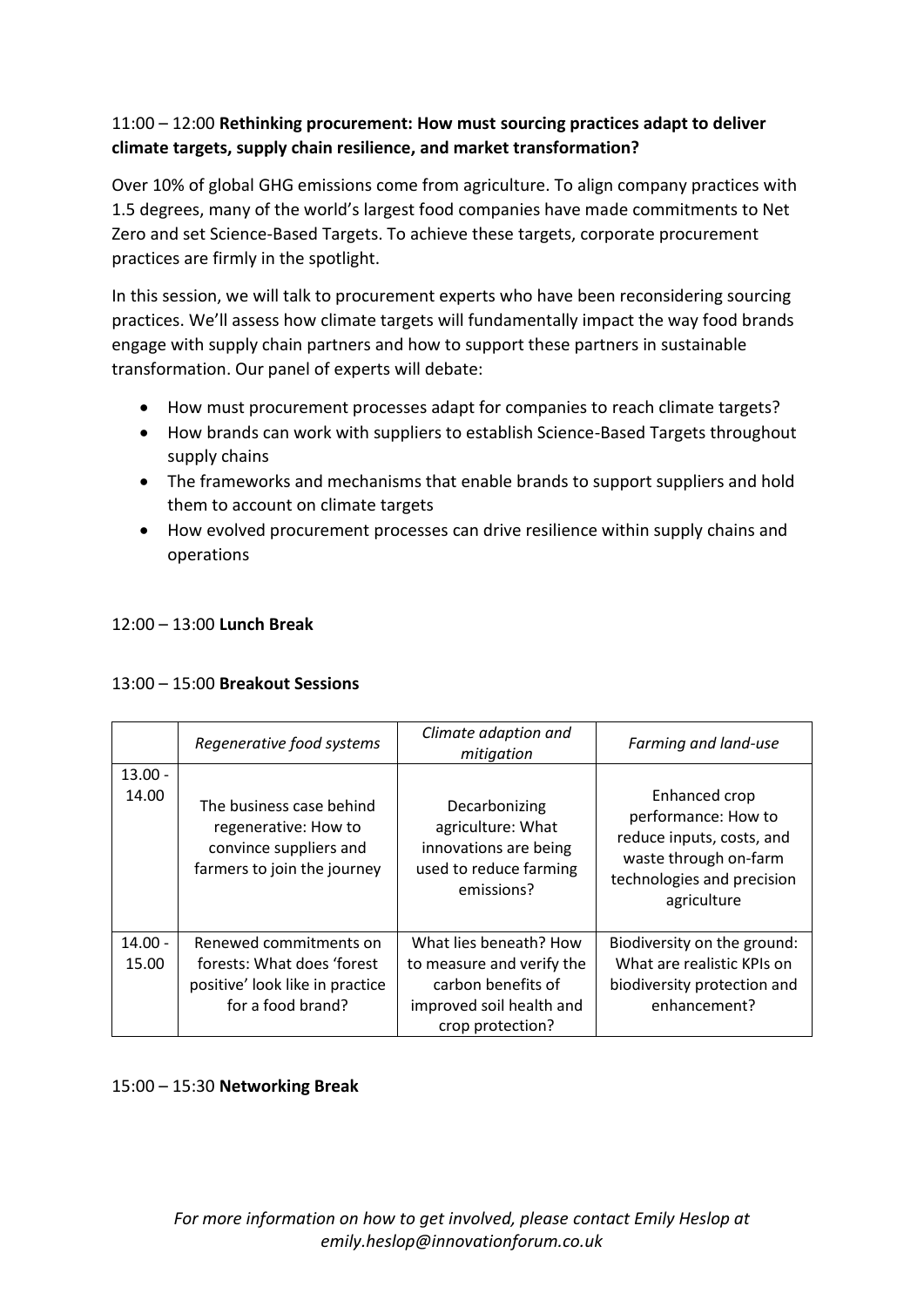#### 15.30 - 16:30 **Breakout Sessions**

| Regenerative food systems                                                                                                    | Climate adaption and<br>mitigation                                                                                                                       | Farming and land-use                                                                                                    |
|------------------------------------------------------------------------------------------------------------------------------|----------------------------------------------------------------------------------------------------------------------------------------------------------|-------------------------------------------------------------------------------------------------------------------------|
| Investing in NCS: How to<br>determine the projects that<br>deliver on climate,<br>biodiversity, and community<br>empowerment | Climate risk and<br>resilience: The leading<br>tools and technologies<br>that enable farmers to<br>predict and adapt to the<br>effects of climate change | Farmer productivity and<br>income diversification: The<br>role of brands to support<br>farmers and boost<br>livelihoods |

## 16:30 – 17:15 **The carrot (and the stick): How carbon accounting can incentivize and accelerate action within the forest and land use sector**

The agriculture, forestry, and land use sector accounts for more than 18% of global GHG emissions. There is therefore a huge opportunity for the sector to transform and deliver on climate mitigation through the conservation and restoration of natural ecosystems. This session will explore the importance of carbon accounting in this equation. We'll assess how the right frameworks can act as catalysts and incentives for change within the food and land-use system. Our panel of key stakeholders will discuss:

- The role of carbon accounting rules to incentivize the right interventions for transformation
- Types of interventions that can conserve and restore natural ecosystems in landscapes that companies' source from
- Practical challenges of implementing and utilizing carbon accounting in the forest and land-use sector
- Opportunities for companies with land-use footprints to invest and scale up natural climate solutions at the landscape level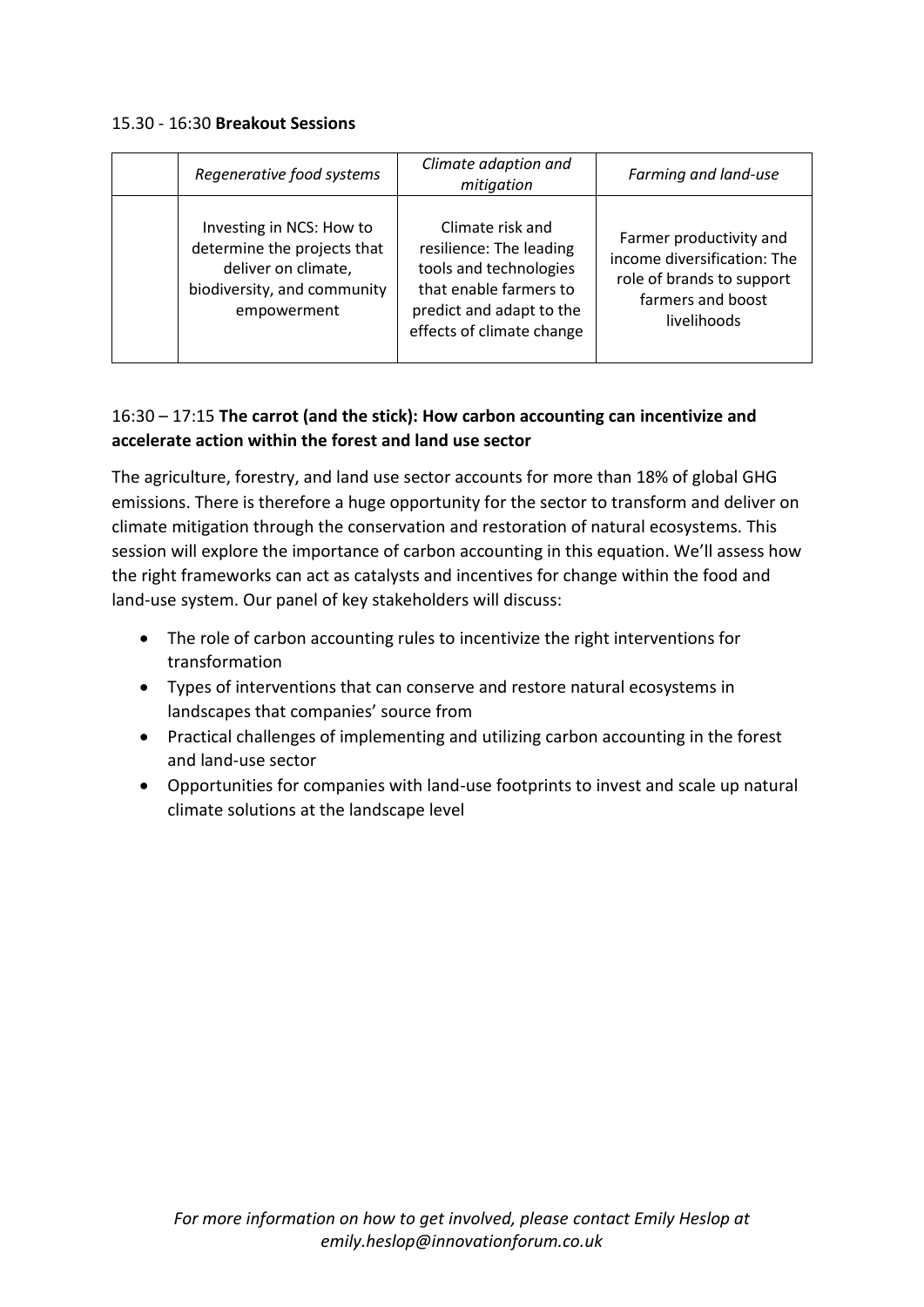# *Day 2 – Wednesday 15th June*

#### *All timings are in CST and are subject to change.*

# 09:00 – 09:50 **Who pays for sustainable innovation? The role of brands and investors to incentivize and enable supply chain innovation.**

Much of the action required to tackle food's social and environmental impact takes place in the supply chain. But suppliers, farmers, and producers often operate with tight margins and limited resources. Many are unable to take on the financial risk and upfront costs associated with 'innovation'.

This session will assess the role of brands and investors to engage and incentivize the supply chain in new technologies and approaches. We'll discuss:

- What funding models exist to finance supply chain innovation? What are the key challenges, risks, and unintended consequences of these models?
- The shared cost of innovation: strategic alliances to minimize cost and risk
- How to engage with farmers to adopt innovative, more sustainable practices
- How to scale up programs to drive a greater impact

09:50 – 10:30 **Shark Tank: What scalable innovations will impact the farm of the future?** In 2020 "FoodTech" start-ups received \$18.9B of VC investment, a nearly 10% increase over the 2019 total. The industry is no doubt full of intelligent innovations that may have the potential to disrupt traditional agriculture practices. This session will see four AgTech startups and SMEs pitch their businesses to the sharks and the audience. The sharks and the audience are then welcomed to ask as many questions as they wish to gain a deeper understanding of the technologies and to decide which participant they would invest in. A winner will be chosen at the end of the session following an open vote.

## 10:30 – 11:00 **Networking Break**

#### 11.00 - 12:00 **Breakout Sessions**

|                 | Data for Transformation                                                                                       | <b>Technology for Traceability</b>                                                                 |
|-----------------|---------------------------------------------------------------------------------------------------------------|----------------------------------------------------------------------------------------------------|
| $11.00 - 12:00$ |                                                                                                               |                                                                                                    |
|                 | Farmer-friendly data: How to<br>overcome the barriers to data<br>collection, verification, and<br>application | Blockchain and beyond: The<br>latest practices and solutions<br>that deliver complete traceability |

## 12:00 – 13:00 **Lunch**